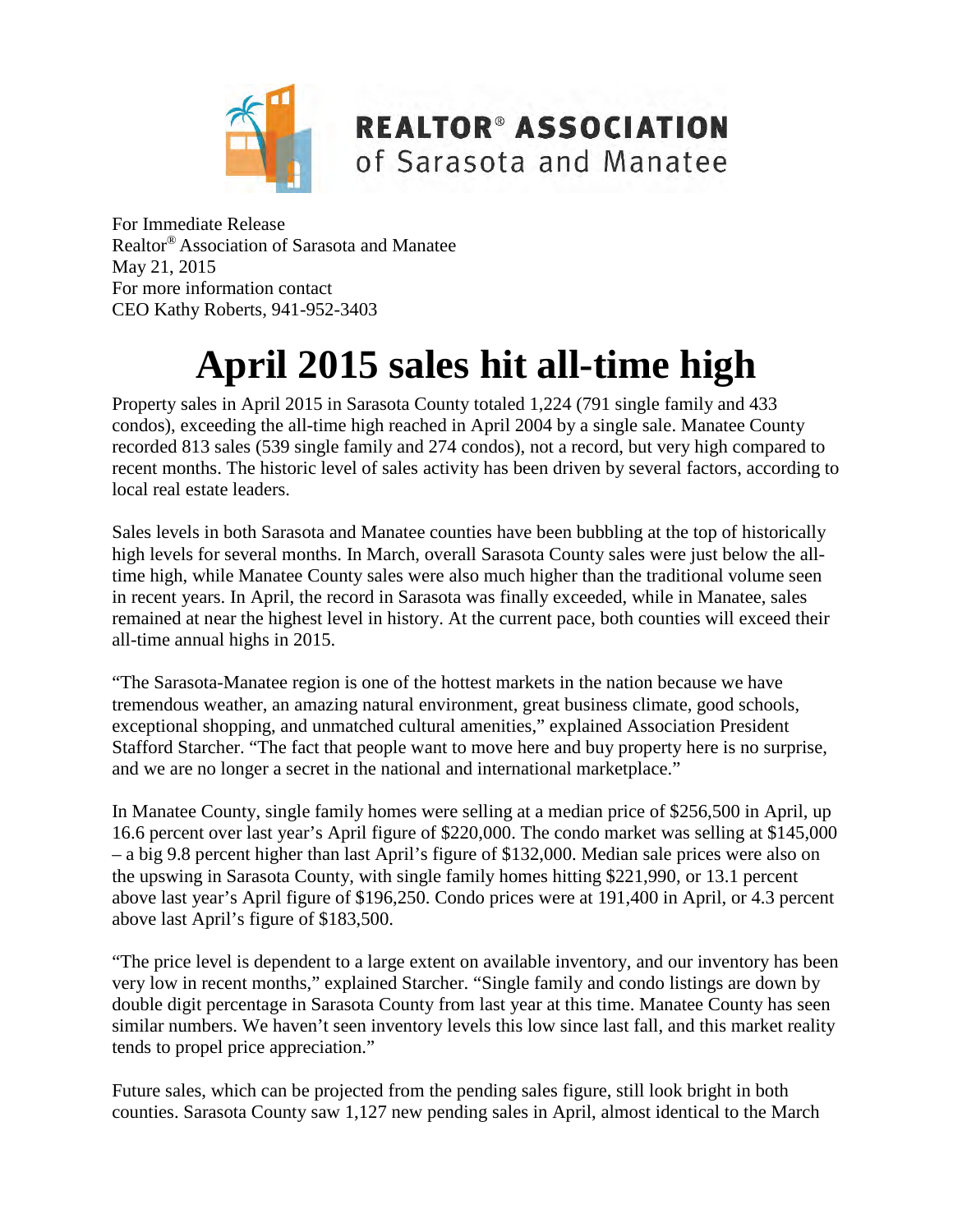number and about 11 percent above last April's figure. The pending inventory reached 1,713 total. In Manatee County, new pending sales were at 770, down from last month, but above 6 percent above last year at this time. Pending inventory stood at 1,151.

The month's supply of inventory was between 4.2 and 4.5 months for both counties and for both property categories – well below the 6 month level that defines a market in equilibrium between buyers or sellers. At present, sellers remain in command, based upon that market statistic, which is also reflected in the rising median sale prices.

Distressed sales, short sales and foreclosures, dropped again in April 2015, and now represent only 15.6 percent of the Sarasota County sales and 15.7 percent of the Manatee County sales. In April 2014, over 20 percent of closed sales in Sarasota County and 25 percent in Manatee County were distressed properties.

Distressed property listings fell to only 6 percent of total inventory in Sarasota County and only 7 percent in Manatee County – a major drop from recent months when the figure hovered around 20 percent.

"This is truly an historic time for our real estate market, and residents and visitors alike should be exploring their options when it comes to buying and selling homes and condos," said Starcher. "There is a steady, positive nature to all the numbers I'm seeing, and this indicates a healthy market with tremendous potential going forward."

###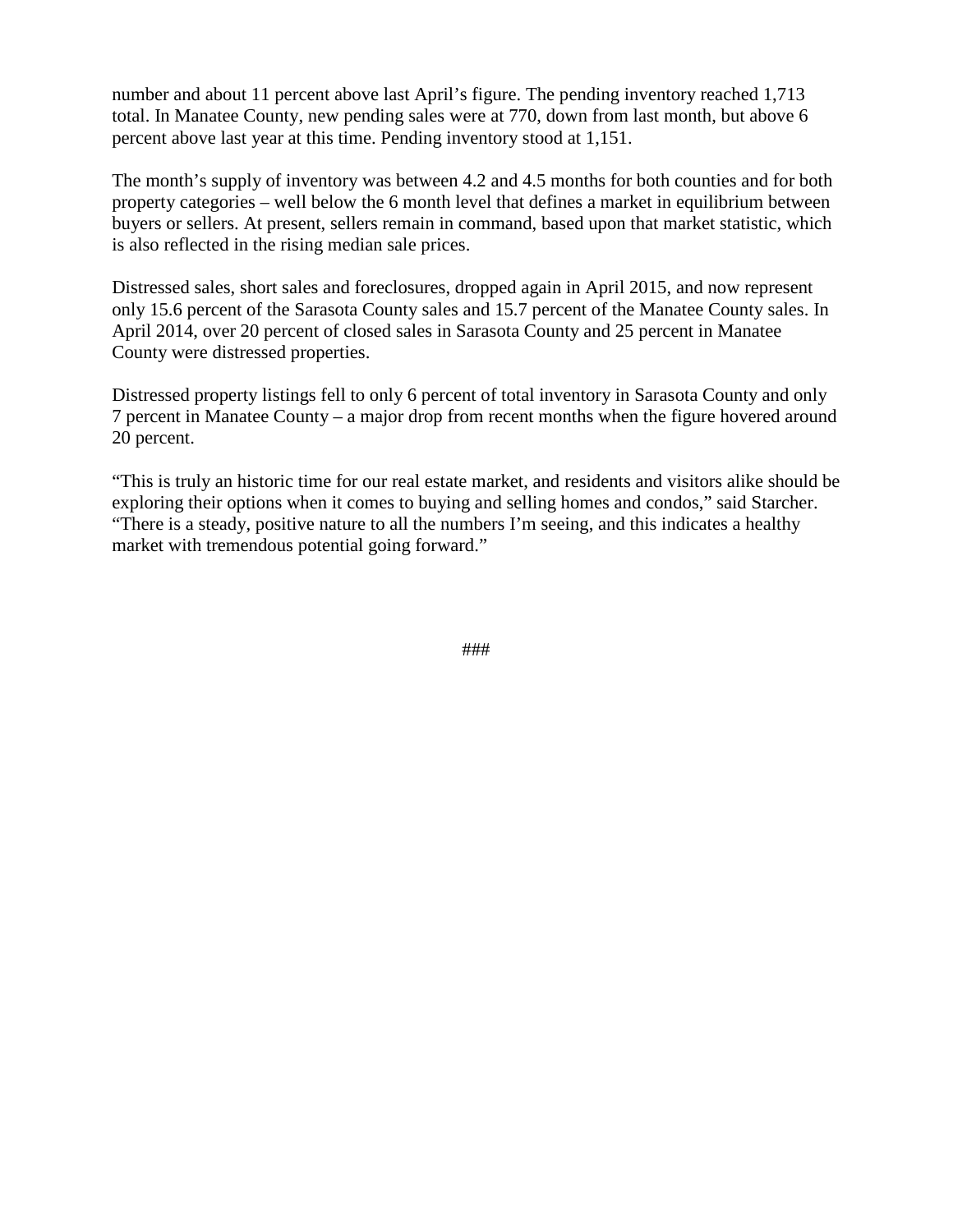# Monthly Market Summary - April 2015 Sarasota County Single Family Homes





|                                              | <b>April 2015</b> | April 2014 | <b>Percent Change</b><br>Year-over-Year |
|----------------------------------------------|-------------------|------------|-----------------------------------------|
| <b>Closed Sales</b>                          | 791               | 759        | 4.2%                                    |
| <b>Cash Sales</b>                            | 384               | 430        | $-10.7%$                                |
| <b>New Pending Sales</b>                     | 755               | 715        | 5.6%                                    |
| New Listings                                 | 902               | 966        | $-6.6%$                                 |
| <b>Median Sale Price</b>                     | \$221,990         | \$196,250  | 13.1%                                   |
| Average Sale Price                           | \$320,842         | \$302,564  | 6.0%                                    |
| <b>Median Days on Market</b>                 | 36                | 58         | $-37.9%$                                |
| Avg. Percent of Original List Price Received | 94.3%             | 92.1%      | 2.4%                                    |
| Pending Inventory                            | 1,140             | 1,174      | $-2.9%$                                 |
| Inventory (Active Listings)                  | 2,838             | 3,297      | $-13.9%$                                |
| Months Supply of Inventory                   | 4.2               | 5.3        | $-19.9%$                                |



**Total Inventory**

**Total Inventory**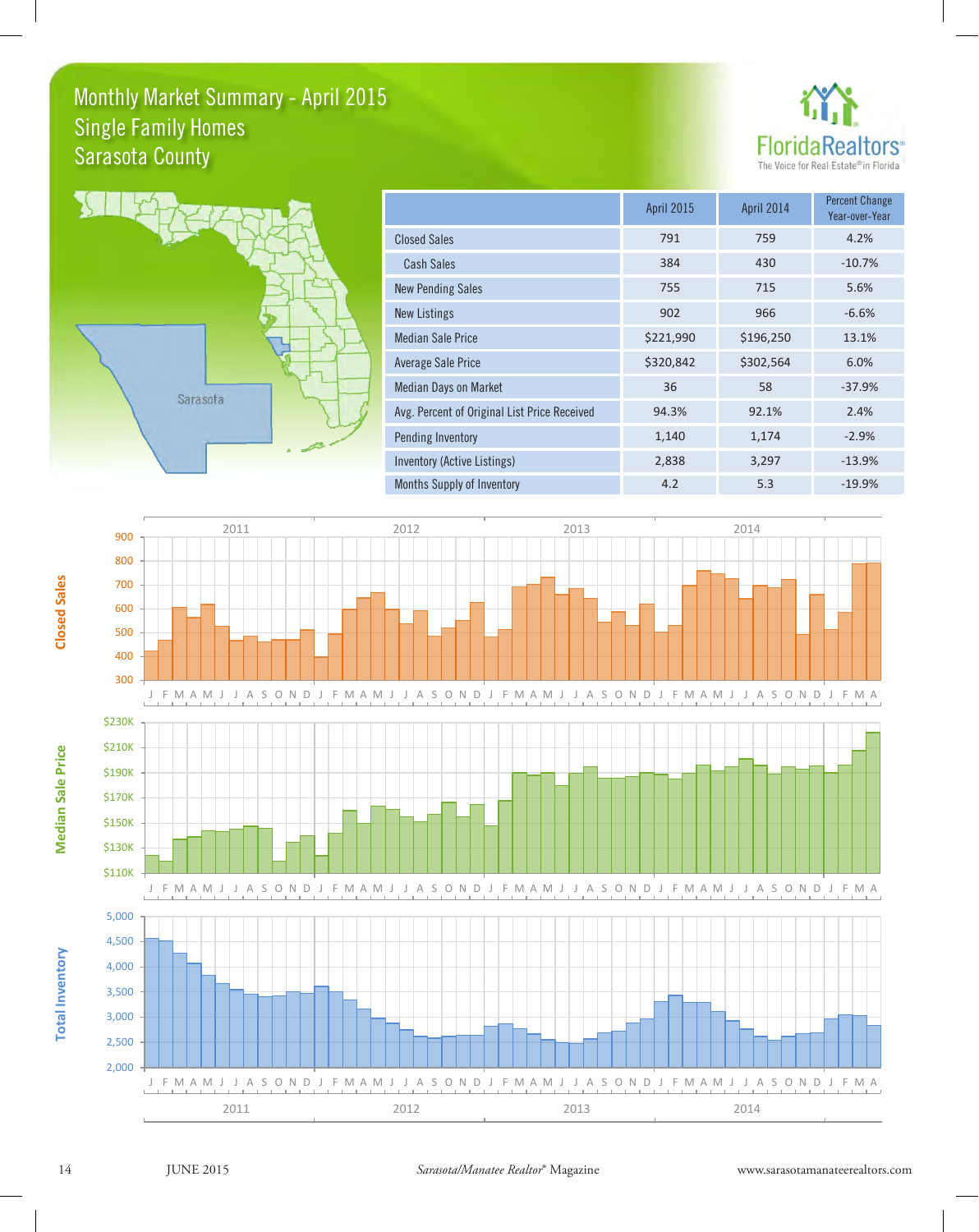# Monthly Market Summary - April 2015 Manatee County Single Family Homes





|                                              | <b>April 2015</b> | April 2014 | <b>Percent Change</b><br>Year-over-Year |
|----------------------------------------------|-------------------|------------|-----------------------------------------|
| <b>Closed Sales</b>                          | 539               | 501        | 7.6%                                    |
| <b>Cash Sales</b>                            | 223               | 226        | $-1.3%$                                 |
| <b>New Pending Sales</b>                     | 551               | 557        | $-1.1%$                                 |
| New Listings                                 | 655               | 670        | $-2.2%$                                 |
| <b>Median Sale Price</b>                     | \$256,500         | \$220,000  | 16.6%                                   |
| Average Sale Price                           | \$311,690         | \$288,078  | 8.2%                                    |
| <b>Median Days on Market</b>                 | 52                | 51         | 2.0%                                    |
| Avg. Percent of Original List Price Received | 93.6%             | 93.6%      | 0.0%                                    |
| Pending Inventory                            | 844               | 924        | $-8.7%$                                 |
| Inventory (Active Listings)                  | 2,137             | 2,195      | $-2.6%$                                 |
| Months Supply of Inventory                   | 4.3               | 4.8        | $-9.7%$                                 |



600 700





2011 2012 2012 2013 2014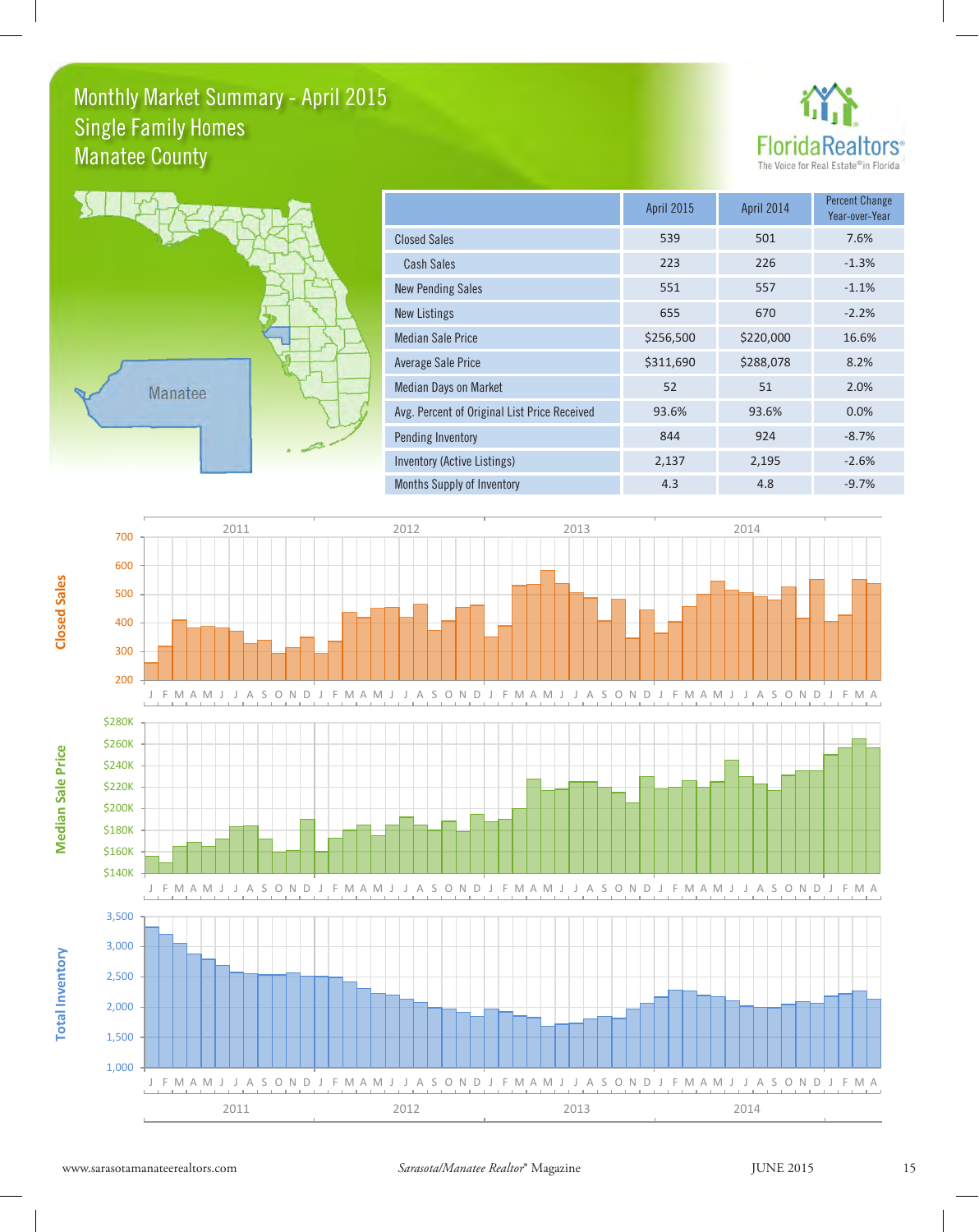# Monthly Market Summary - April 2015 Sarasota County Townhouses and Condos





|                                              | <b>April 2015</b> | April 2014 | <b>Percent Change</b><br>Year-over-Year |
|----------------------------------------------|-------------------|------------|-----------------------------------------|
| <b>Closed Sales</b>                          | 433               | 436        | $-0.7%$                                 |
| <b>Cash Sales</b>                            | 295               | 331        | $-10.9%$                                |
| <b>New Pending Sales</b>                     | 372               | 325        | 14.5%                                   |
| <b>New Listings</b>                          | 452               | 400        | 13.0%                                   |
| <b>Median Sale Price</b>                     | \$191,400         | \$183,500  | 4.3%                                    |
| <b>Average Sale Price</b>                    | \$287,026         | \$288,818  | $-0.6%$                                 |
| <b>Median Days on Market</b>                 | 39                | 59         | $-33.9%$                                |
| Avg. Percent of Original List Price Received | 93.9%             | 92.1%      | 2.0%                                    |
| Pending Inventory                            | 573               | 469        | 22.2%                                   |
| <b>Inventory (Active Listings)</b>           | 1,330             | 1,431      | $-7.1%$                                 |
| <b>Months Supply of Inventory</b>            | 4.5               | 4.7        | $-4.8%$                                 |



450 500



2011 2012 2013 2013 2014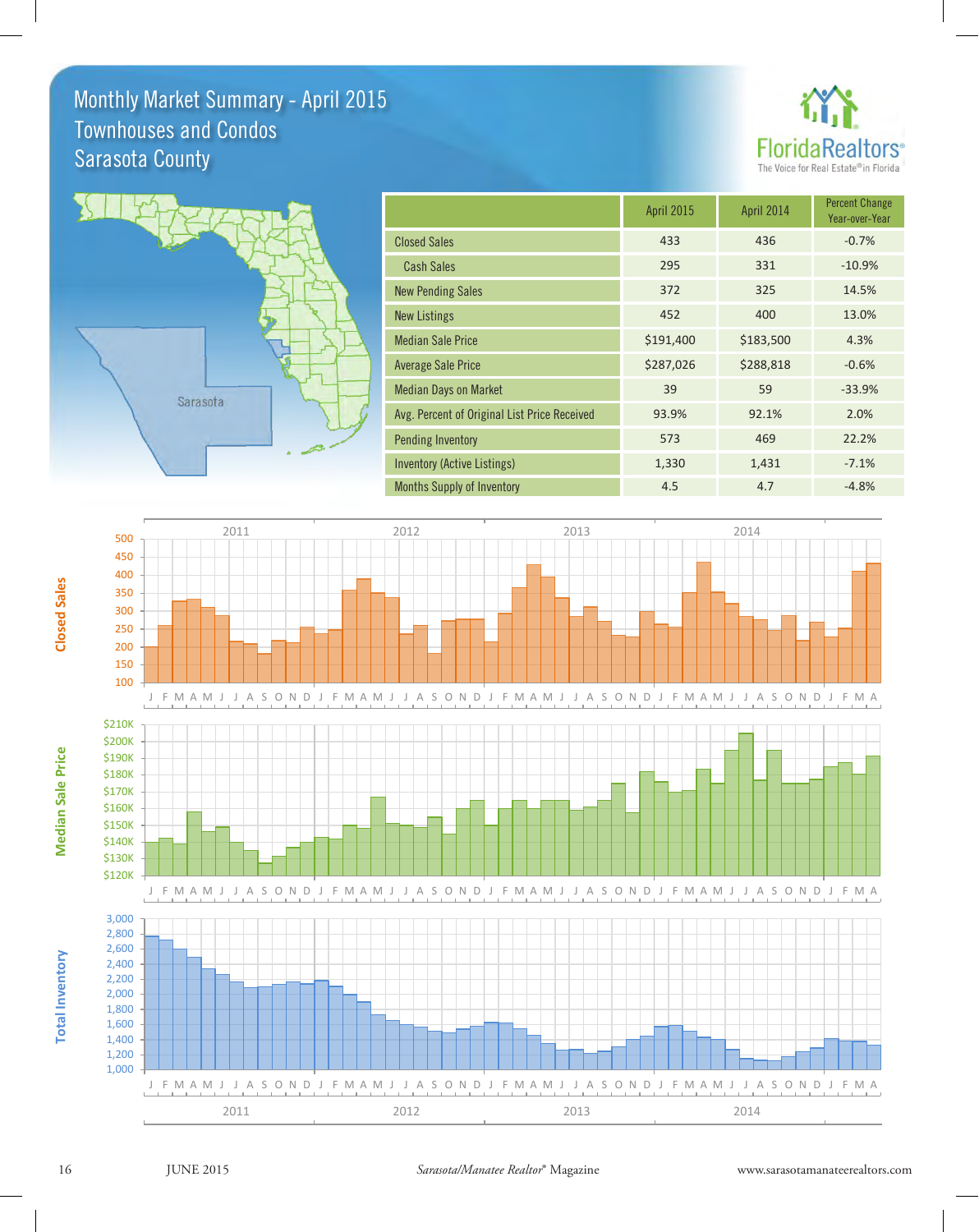# Monthly Market Summary - April 2015 Manatee County Townhouses and Condos





|                                              | <b>April 2015</b> | April 2014 | <b>Percent Change</b><br>Year-over-Year |
|----------------------------------------------|-------------------|------------|-----------------------------------------|
| <b>Closed Sales</b>                          | 274               | 245        | 11.8%                                   |
| <b>Cash Sales</b>                            | 183               | 181        | 1.1%                                    |
| <b>New Pending Sales</b>                     | 219               | 199        | 10.1%                                   |
| <b>New Listings</b>                          | 298               | 235        | 26.8%                                   |
| <b>Median Sale Price</b>                     | \$145,000         | \$132,000  | 9.8%                                    |
| <b>Average Sale Price</b>                    | \$196,405         | \$171,351  | 14.6%                                   |
| <b>Median Days on Market</b>                 | 49                | 63         | $-22.2%$                                |
| Avg. Percent of Original List Price Received | 92.6%             | 91.7%      | 1.0%                                    |
| <b>Pending Inventory</b>                     | 307               | 300        | 2.3%                                    |
| <b>Inventory (Active Listings)</b>           | 844               | 818        | 3.2%                                    |
| <b>Months Supply of Inventory</b>            | 4.5               | 4.4        | 0.8%                                    |

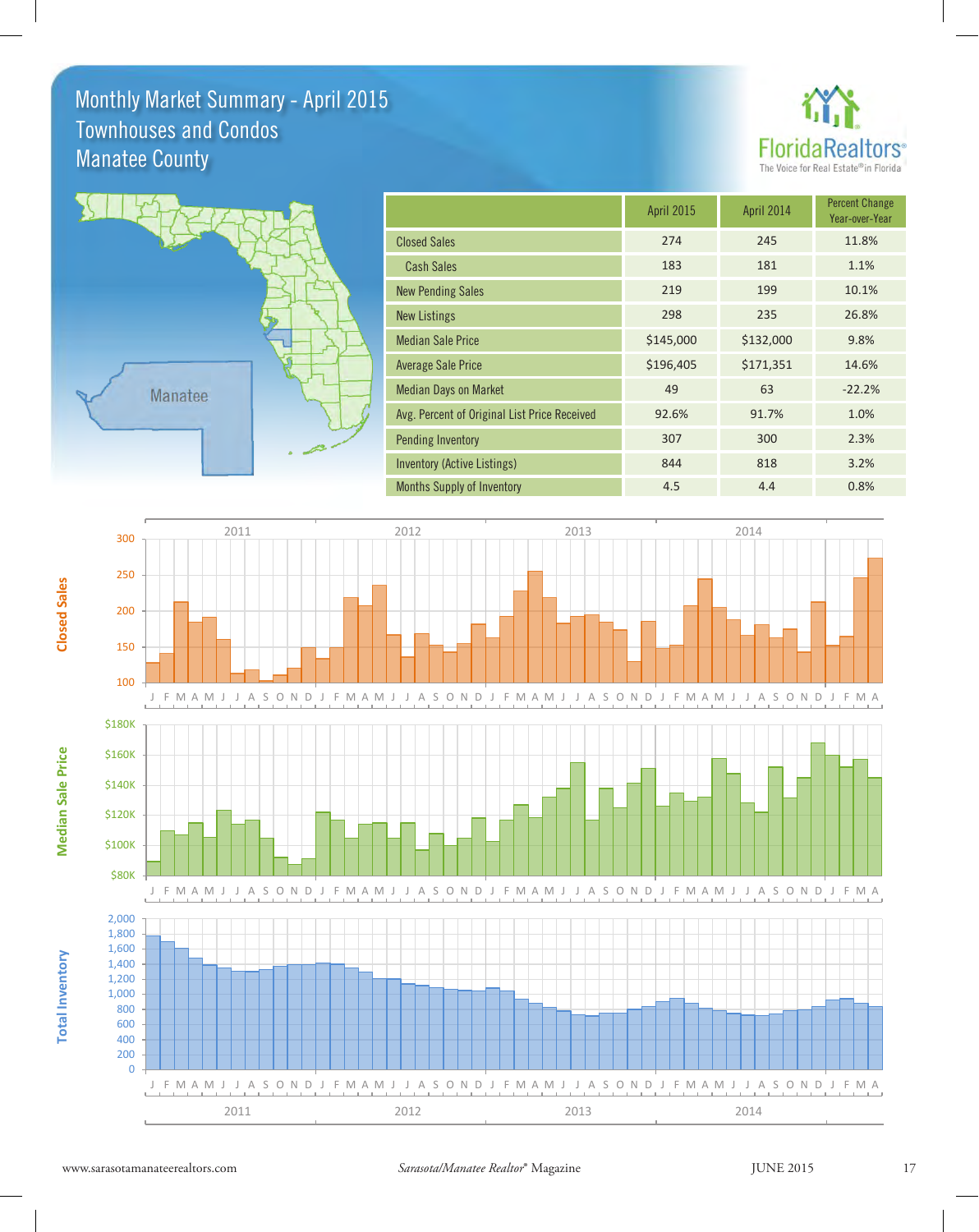# Expanded Statistical Report Sarasota and Manatee Counties April 2015 **For more detailed reports, visit http://www.sarasotamanateerealtors.com/statistics/**

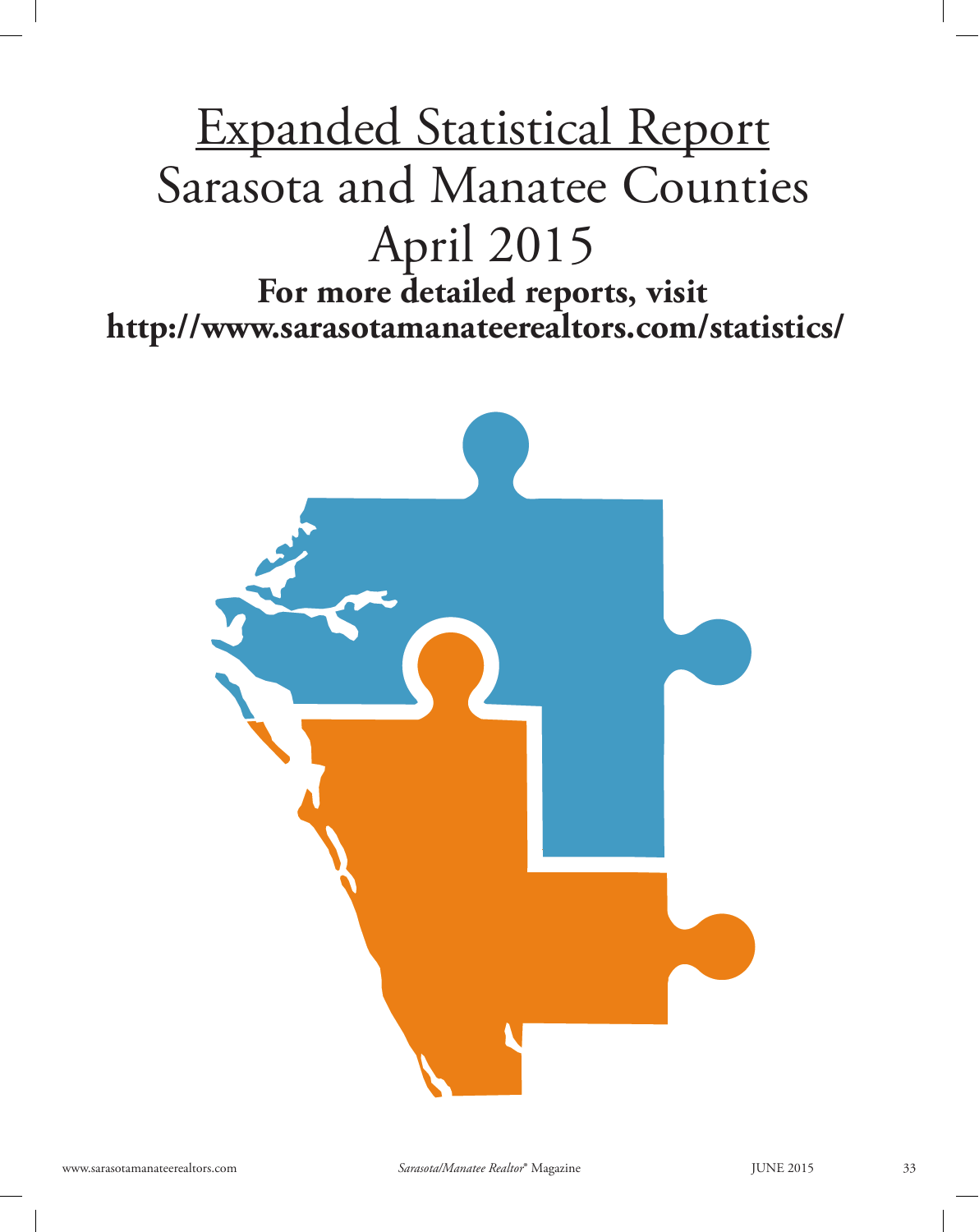## Monthly Distressed Market - April 2015 Sarasota County Single Family Homes









60% 70% 80%

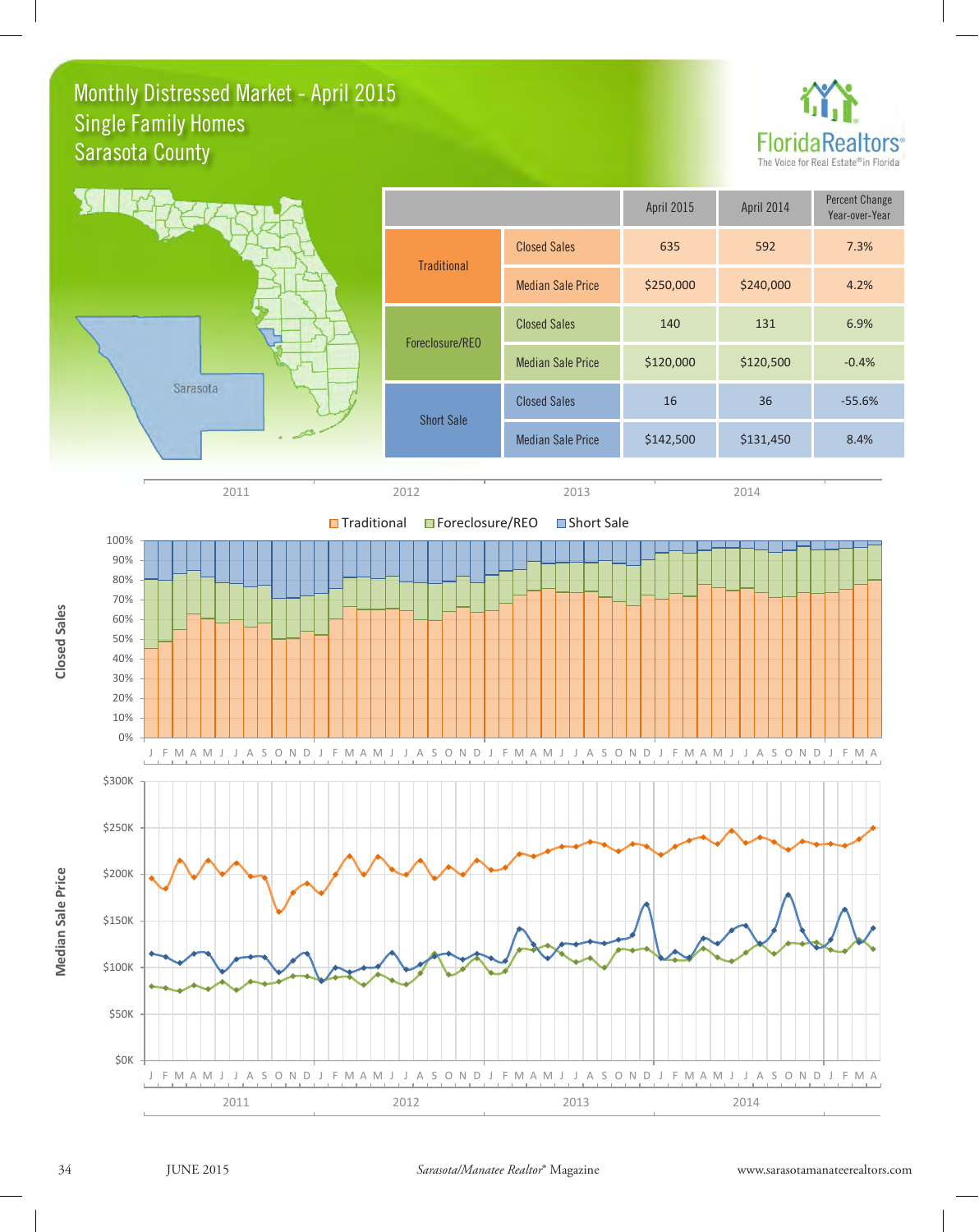# Monthly Distressed Market - April 2015 Manatee County Single Family Homes





|                          | <b>April 2015</b> | April 2014 | <b>Percent Change</b><br>Year-over-Year |
|--------------------------|-------------------|------------|-----------------------------------------|
| <b>Closed Sales</b>      | 433               | 377        | 14.9%                                   |
| <b>Median Sale Price</b> | \$282,000         | \$250,000  | 12.8%                                   |
| <b>Closed Sales</b>      | 90                | 97         | $-7.2%$                                 |
| <b>Median Sale Price</b> | \$141,425         | \$110,000  | 28.6%                                   |
| <b>Closed Sales</b>      | 16                | 27         | $-40.7%$                                |
| <b>Median Sale Price</b> | \$212,500         | \$152,500  | 39.3%                                   |
|                          |                   |            |                                         |



2011 2012 2012 2013 2014 2014



**Closed Sales Closed Sales**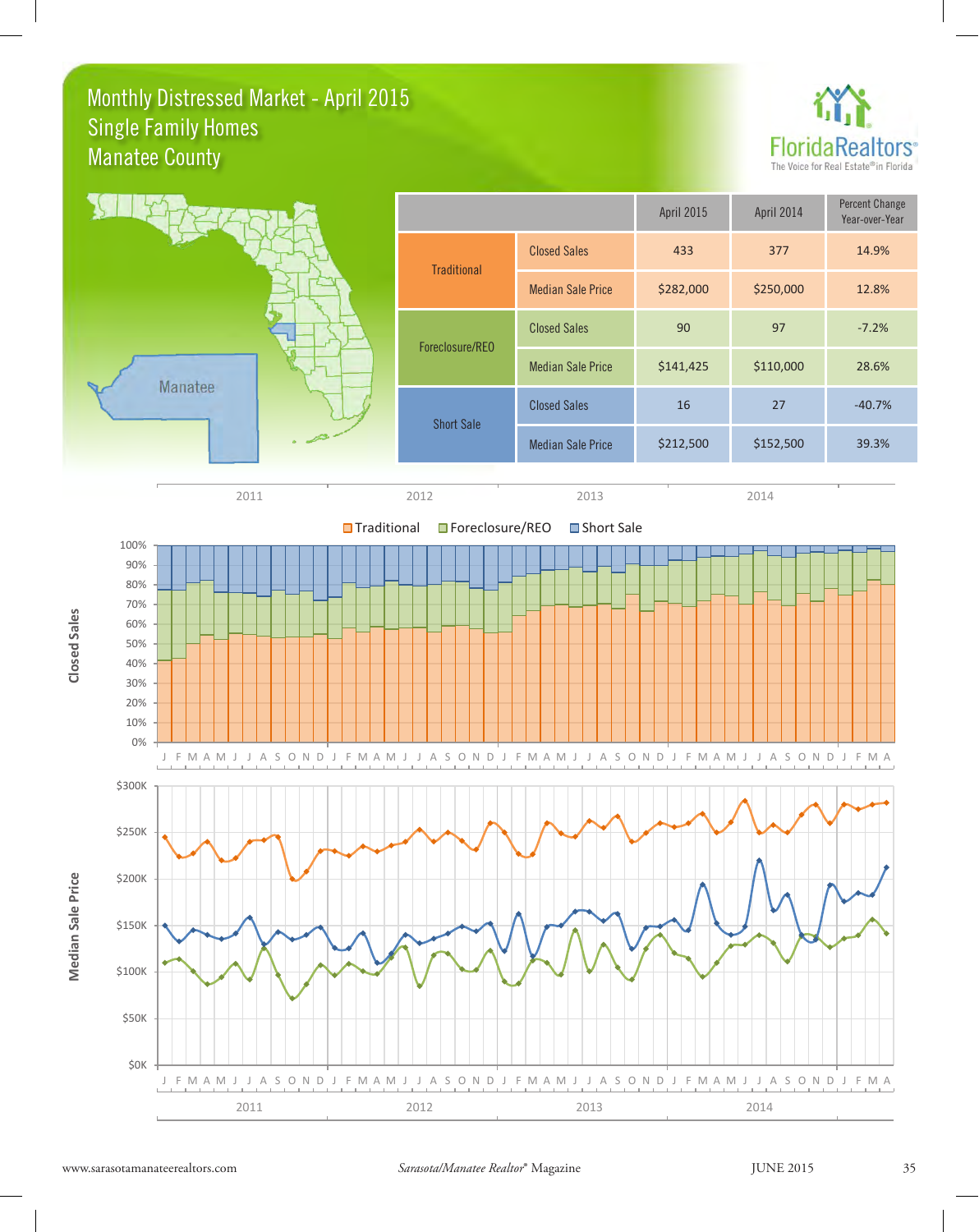### Monthly Distressed Market - April 2015 Sarasota County Townhouses and Condos





2011 2012 2012 2013 2014 2014